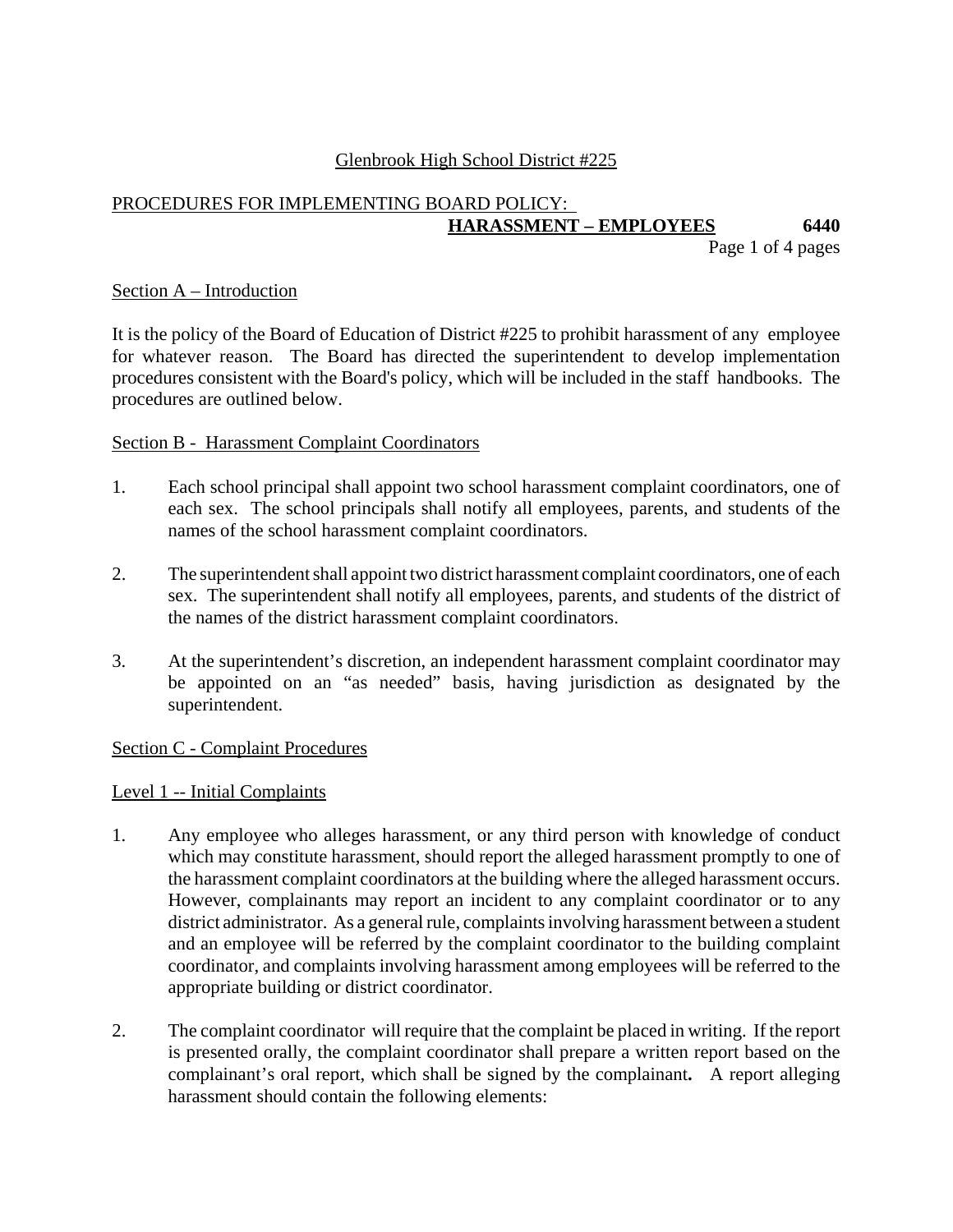# PROCEDURES FOR IMPLEMENTING BOARD POLICY: **HARASSMENT – EMPLOYEES 6440**

Page 2 of 4 pages

- a. Names of individuals involved in the incident(s) including the names of any witnesses.
- b. Date, time, and location of the incident.
- c. A description of the incident.
- d. Submission date of the incident report.
- 3. The complaint coordinator will attempt to resolve the complaint without resorting to the Level 2 procedures. Prior to the final resolution of the complaint, the building complaint coordinator will confer with the complainant and respondent regarding the proposed resolution.
- 4. A complaint will only be deemed resolved if both complainant and respondent have signed a statement to the effect that the complaint has been resolved to their respective satisfactions.
- 5. If the complaint is resolved, a written summary of the resolution will be created and maintained by the building complaint coordinator.

### Level 2 -- Unresolved Complaints

- 1. For unresolved Level 1 complaints, the complaint coordinator shall promptly begin a formal investigation to determine the validity and severity of the allegations. The complaint coordinator shall interview the individual filing the complaint, the individual being accused of harassment, and may interview other individuals having knowledge of the alleged harassment. The complaint coordinator shall keep written notes of the interviews.
- 2. As part of the investigation process, the complaint coordinator may consult with other members of the faculty or staff (to the extent that they may have relevant information), including the employee's supervisor, the principal, the Director of Human Resources, the superintendent, and the school board attorney, as necessitated by the circumstances or severity of the allegations.
- 3. The complaint coordinator shall attempt to complete the investigation and inform the complainant of the coordinator's findings and recommendations for resolution within ten working days of receipt of the complaint.
- 4. If the allegations involving an employee are found to be valid, the complaint coordinator shall refer the case to the employee's supervisor, principal, or Human Resources Director, as the coordinator reasonably deems appropriate, for disciplinary action. Appeals of disciplinary actions shall be addressed through normal administrative procedures.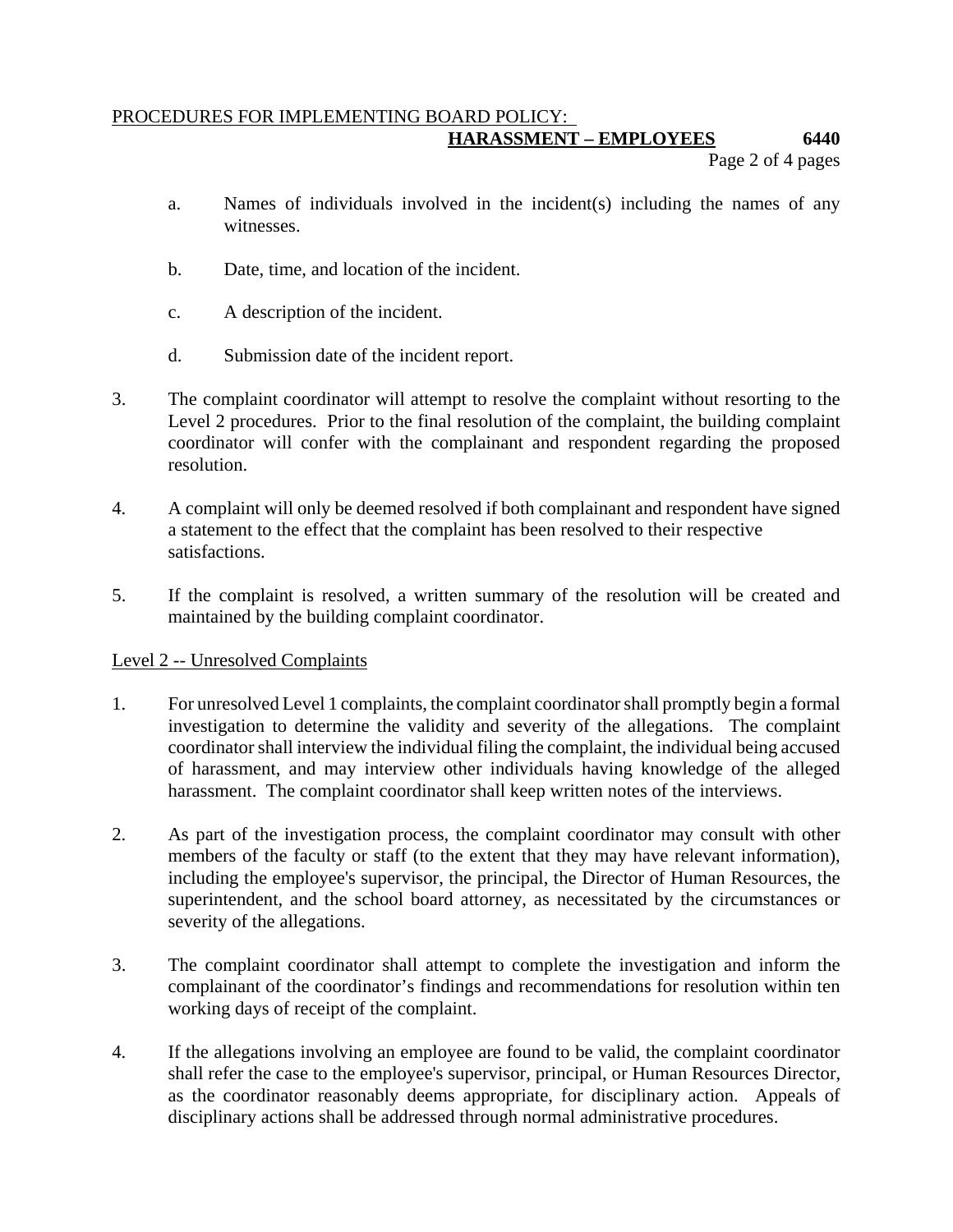# PROCEDURES FOR IMPLEMENTING BOARD POLICY: **HARASSMENT – EMPLOYEES 6440**

Page 3 of 4 pages

5. The complaint coordinator shall provide a written response to the complainant of the disposition of the case and forward a copy to the district coordinator. A copy of same will be forwarded to the superintendent.

## Section D - Appeal to a District Harassment Complaint Coordinator

- 1. If the complainant and/or respondent is not satisfied with the response from the school complaint coordinator, the complainant or respondent may file a written appeal to one of the district's complaint coordinators within ten working days of receipt of the response from the school complaint coordinator. If the district complaint coordinator is handling the case, the matter will be appealed to an independent complaint coordinator designated by the superintendent.
- 2. The compliant coordinator conducting the appeal shall conduct a hearing within ten working days after receipt of the notice of appeal at which time the complainant and respondent shall be given an opportunity to present testimony and documents relevant to the complaint. Detailed minutes of the hearing shall be maintained. The district complaint coordinator or independent complaint coordinator, if appointed, shall provide a written response to the complainant and respondent within fifteen working days following the completion of the hearing. The Board of Education shall be provided a copy of the written response and relevant supporting documentation.
- 3. The Board of Education may, at its discretion, bypass the complaint coordinator's appeal hearing and have the appeal brought directly to the Board or its appointed hearing officer for a hearing.
- 4. Upon a hearing, the Board of Education shall take such action as it deems appropriate.

### Section E - Appeal to Board of Education

- 1. If the complainant or respondent is not satisfied with the district complaint coordinator's decision, or if the coordinator fails to provide the complainant and respondent with a written decision within the time limits specified in Section D above, the complainant or respondent may file a written appeal with the Board of Education.
- 2. The complainant or respondent must file a written appeal within ten working days of the receipt of the district complaint coordinator's or independent complaint coordinator's decision.
- 3. The Board may, at its discretion, convene a hearing to hear testimony regarding the complaint, or appoint a hearing officer to so act.